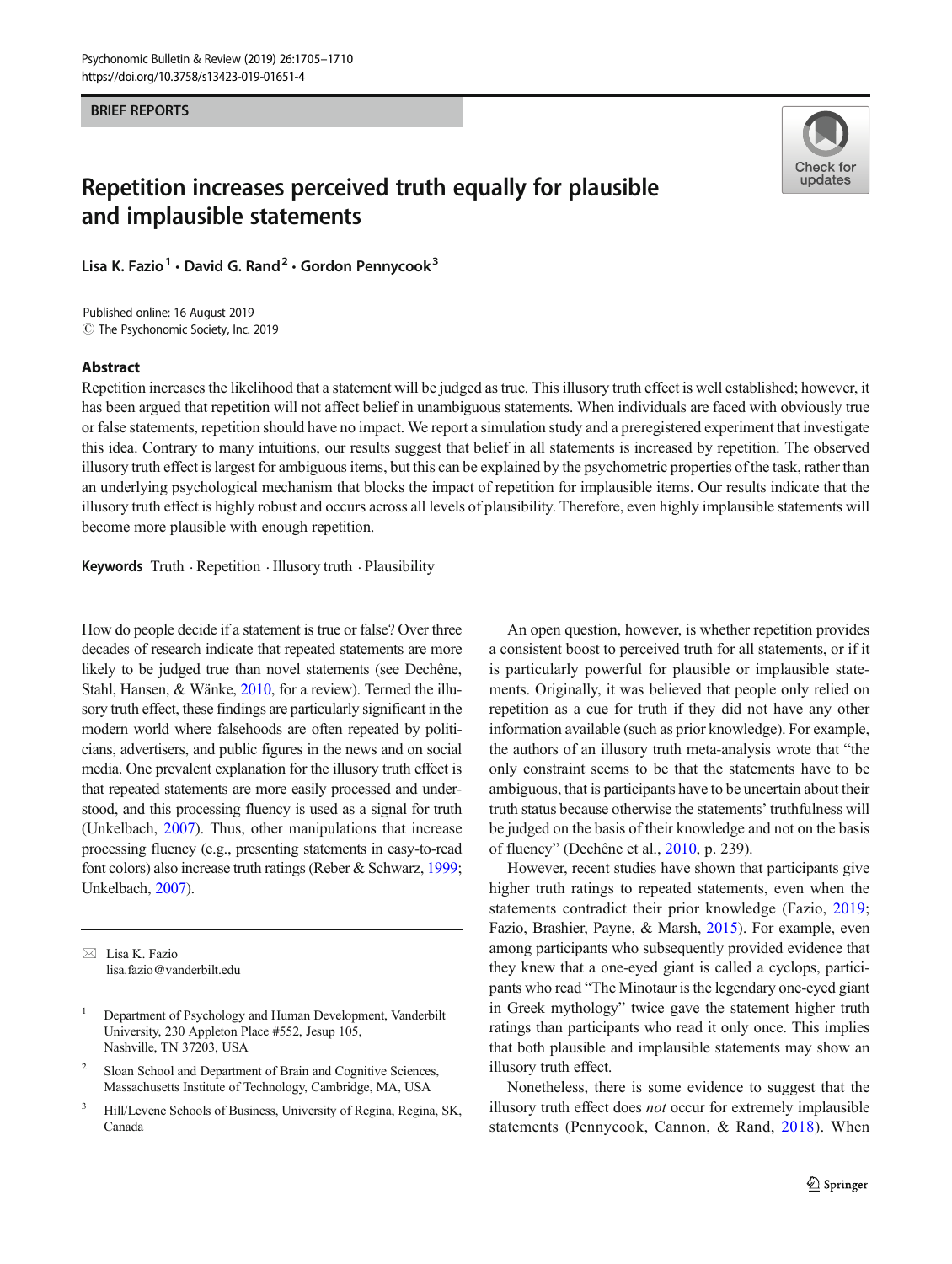shown statements such as "The earth is a perfect square" or "A single elephant weighs less than a single ant," participants rated them as equally false whether they were novel or repeated. However, it is possible that the illusory truth effect occurs for these statements as well, but the increase is masked by the extreme disbelief. That is, the statements are so disbelieved initially that even with an increase in belief due to repetition they are still rated as definitely false.

We conducted two studies to systematically examine the relationship between statement plausibility and the size of the illusory truth effect. First, we did a simulation study to examine what the relationship would look like if repetition affects all statements similarly versus if it has a greater effect on plausible statements, a greater effect on implausible statements, or if the effect is greatest for items near the midpoint of the scale. Next, we conducted an empirical study examining how 500 participants rated novel and repeated statements from across the full range of plausibility (highly implausible to highly plausible) to determine which simulation most closely matched actual behavior.

# Study 1

# Model

In our simulations, N simulated subjects judge the accuracy of M simulated statements under either novel or repeated conditions. Each statement *i* has plausibility level  $p_i$  such that when that statement is novel, subject  $i$ 's perceived accuracy of that statement  $a_{i,j}$  is drawn from a normal distribution centered at  $p_i$ with standard deviation σ. We then model the effect of repetition by increasing the mean of the sampling distribution: When statement *i* is repeated rather than novel,  $a_{i,j}$  is drawn from a normal distribution centered at  $p_i + f_i$  with standard deviation μ. Thus,  $f_i$  describes the increase in average perceived accuracy due to repetition for statement  $i$ . Finally, we convert subject  $j$ 's perceived accuracy of statement  $i a_{i,j}$  (which is a continuous variable ranging from negative infinity to positive infinity) into a binary true/false judgment based on whether  $a_{i,j}$  is greater or less than 0.5. We then simulate data for  $N = 100,000$  subjects evaluating statements with plausibility  $p_i$  ranging from  $-1$ (highly implausible) to 2 (highly plausible) in increments of 0.01, using  $\mu = 0.5$  (the specific range of  $p_i$  values and value of σ do not qualitatively affect the results).

This modeling framework allows us to investigate what would be expected when the repetition effect is independent of baseline plausibility, when repetition has a greater or lesser effect for more plausible statements and when the repetition effect is largest for statements near the midpoint. Specifically, if the repetition effect is independent of plausibility, then  $f_i$ would not vary with  $p_i$  (e.g.,  $f_i = m$  for all statements *i*). Alternatively,  $f_i$  could vary with  $p_i$ . We consider two simple

cases in which that variation is linear, such that  $f_i = mp_i$  when repetition increases with plausibility or  $f_i = m(1 - p_i)$  when repetition decreases with plausibility (both bounded such that  $f_i > 0$ ). Or,  $f_i$  might peak at the midpoint of plausibility (0.5), such that  $f_i = 2m(\frac{1}{2} - |\frac{1}{2} - p_i|).$ 

## Results

To examine the link between plausibility and the magnitude of the illusory truth effect, we begin with the case in which the repetition effect is independent of plausibility and simulate the results for  $m = 0.1$ ,  $m = 0.2$ , and  $m = 0.4$ . Following item response theory (Chapman & Chapman, [1988\)](#page-5-0), we then plot the size of the illusory truth effect (proportion rated true when repeated minus proportion rated true when novel) for each statement against the average proportion rated true. As shown in Fig. [1a](#page-2-0), despite the equivalent repetition effect across levels of plausibility, we observe a symmetric inverted U-shaped curve centered at 0.5 (the plausibility midpoint). Repetition has less of an effect the closer the average perceived truth is to either extreme. Conceptually, this is because when an item's plausibility value is very low, then even when it is increased by  $f$ , the perceived accuracy is still very likely to be less than 0.5 and the item is still judged to be false. Conversely, when an item's plausibility is very high, there is a ceiling effect that prevents repetition from increasing truth ratings.

We next examine the predictions when the repetition effect increases linearly with  $p_i$  (see Fig. [1b\)](#page-2-0), decreases linearly with  $p_i$  (Fig. [1c](#page-2-0)), or peaks at  $p_i = 0.5$  (Fig. [1d](#page-2-0)). In each case, we simulate the results for  $m = 0.1$ ,  $m = 0.2$ , and  $m = 0.4$ . In all cases, we observe that the symmetry seen in Fig. [1a](#page-2-0) under the assumption of a constant repetition effect is broken: When the repetition effect decreases linearly with plausibility, the inverted U is centered (i.e., reaches the maximal effect size) below 0.5, and when the repetition effect increases linearly with plausibility or peaks at the plausibility midpoint, the inverted U is centered above 0.5.

Having established that (a) an inverted U-shaped distribution is expected even when repetition increases belief equally for all statements, and (b) the center of that inverted U-shaped distribution indicates the presence and direction of the relationship between repetition and plausibility, Study 2 assesses this relationship empirically.

# Study 2

### Method

Participants Five hundred and three participants completed the full study online via Amazon's Mechanical Turk. An additional 43 participants started, but did not finish, the study.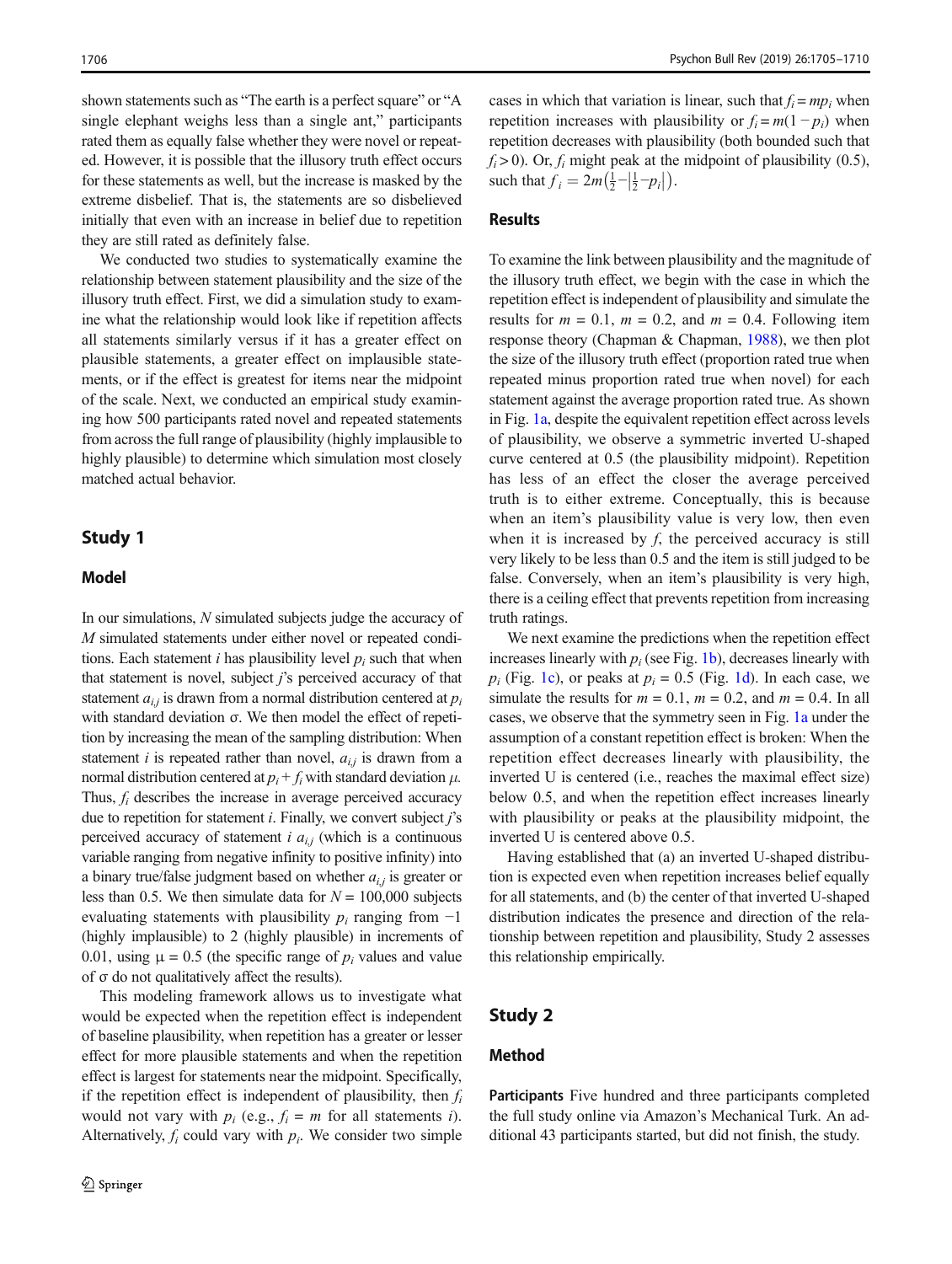<span id="page-2-0"></span>

Fig. 1 Simulation results for  $N = 100,000$  subjects evaluating statements with plausibility  $p_i$  ranging from  $-1$  (highly implausible) to 2 (highly plausible) in increments of 0.01, sampled from normal distributions with  $\mu = 0.5$ . a Repetition effect is a constant factor *m* regardless of statement plausibility, yielding a symmetric curve. b Repetition effect increases with

Materials We created a set of 80 true-and-false statements designed to cover the full range of plausibility (definitely false to definitely true). Forty statements were true and were rated as true by 50%–100% of participants in a previous study, the other 40 statements were false and were rated as true by 0%– 49% of participants. In addition, all of the statements were unique such that participants never saw both a correct and incorrect version of the same statement (the full set of stimuli are available at [https://osf.io/w4k2c/\)](https://osf.io/w4k2c/).

The majority of the statements were previously used in Experiment 3 of Fazio ([2019](#page-5-0)). In that study, 102 control participants were asked to decide if each statement was "true" or "not true." As in a typical illusory truth study, half of the statements were repeated from an earlier phase of the experiment and half were new. We used the proportion of participants who rated the statement as true (averaged across new and repeated statements) in order to select our stimuli. Within each decile of belief, we selected eight statements. That is, for the 61%–70% bin we selected eight statements that 61%–70% of the participants in the prior study had rated as true (e.g., "Napoleon was born on the island of Corsica.").



plausibility, yielding a right-skewed curve. c Repetition effect decreases with plausibility, yielding a left-skewed curve. d Repetition effect is maximized at plausibility of 0.5, yielding a right-skewed curve. (Color figure online)

No statements in the prior study were rated as true by less than 14% of participants. We therefore completed the full set by taking items from an unpublished follow-up to Pennycook et al.'s ([2018](#page-5-0)) Experiment 1. The study featured a set of 13 highly implausible statements (e.g., "The Earth is a perfect square") and a set of 11 highly plausible statements (e.g., "Most Americans have ridden in a vehicle of some sort"). Four hundred and ninety-two participants from Mechanical Turk rated the truth of the statements on the following scale: 1 (not at all accurate), 2 (not very accurate), 3 (somewhat accurate), 4 (very accurate). The statements were presented as in Experiment 1 of Pennycook et al. [\(2018\)](#page-5-0). Half of the items were presented in a familiarization stage where participants were asked if they had seen or heard the claim before. Subsequently, participants were presented with the full set of items and asked to assess their accuracy. We selected four statements with an average rating from 1.13–1.44 to fill out the 11%–20% bin and eight statements rated from 1.02–1.11 for the  $0\%$ –10% bin.

For counterbalancing purposes, we divided the statements within each bin into two sets. Each participant saw one of the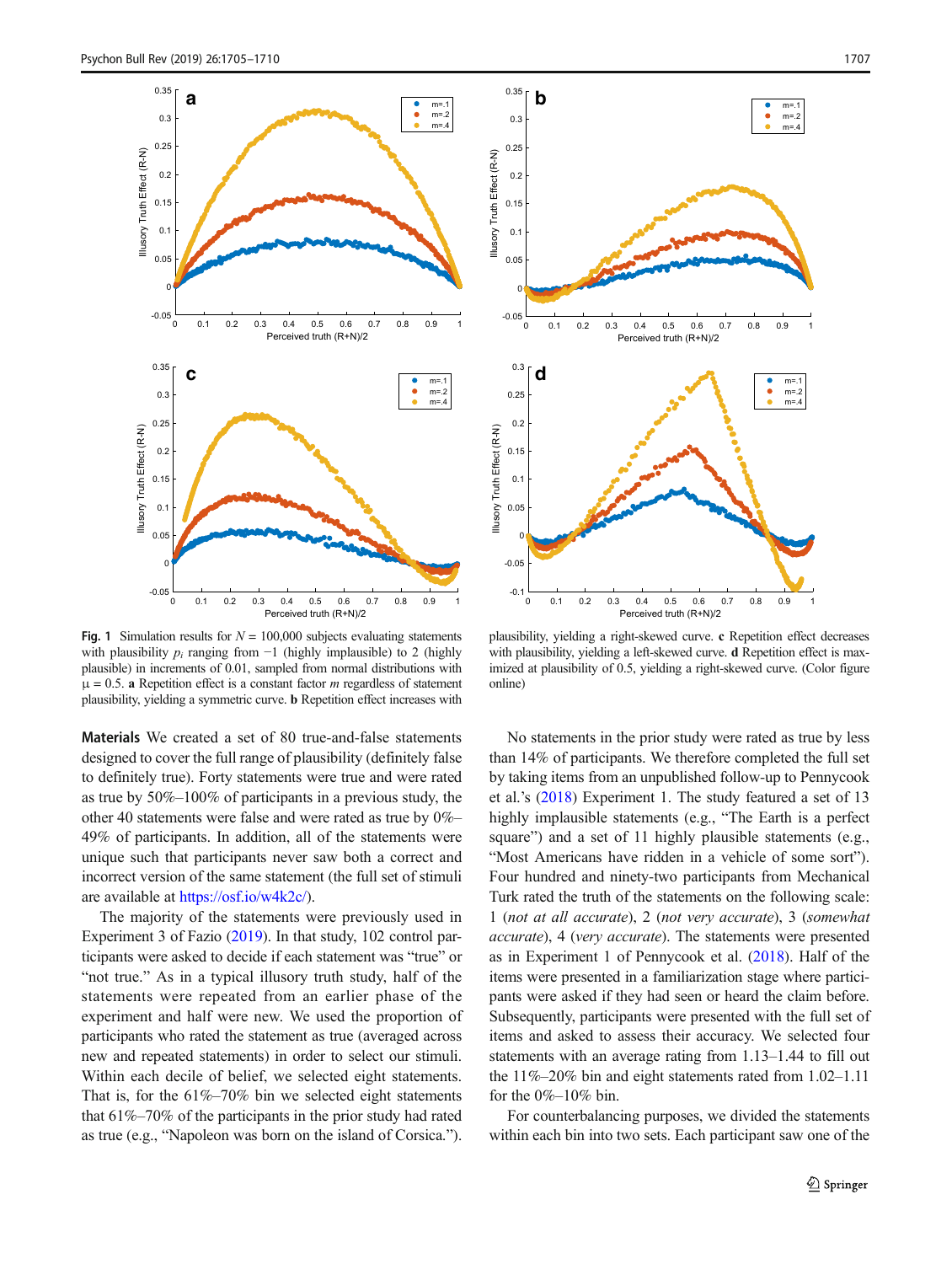two sets during the exposure phase (40 statements) and both sets during the truth phase (80 statements).

Procedure Participants began with the exposure phase. Forty statements were presented individually and participants were asked to rate how interesting each statement was on a scale from 1 (very interesting) to 6 (very uninteresting). Participants were correctly informed that some of the statements were true and others were not true.

Immediately after the exposure phase, participants began the truth rating phase. They saw a series of 80 statements and were asked to judge if each statement was true or not true. Participants were told that some of the statements were true while others were false and that some of them would be repeated from the previous task.

# Results

All data are available online, along with our preregistration of the primary analyses and sample size ([https://osf.io/w4k2c/\)](https://osf.io/w4k2c/).

Overall effect We first checked for a typical illusory truth effect. As predicted, repeated statements  $(M = .52)$  were more likely to be rated as true than were novel statements  $(M = .48)$ ,  $t(502) = 9.19, p < .001, d = 0.41$ . In addition, we were successful in sampling across the full range of belief. As shown in Table 1, the proportion of participants rating the statements as true increased across the bins.

Effect by perceived accuracy As described above, given the basic psychometric properties of the task, we expect an inverted U-shaped relationship to exist between the size of the illusory truth effect, accuracy rating for repeated minus new, and perceived truth, accuracy rating averaged over repeated and new, (e.g., Chapman & Chapman, [1988](#page-5-0)). That is, low variability in responding at the extreme ends of the spectrum of plausibility should restrict the size of the illusory truth effect in the same way that occurs for item difficulty in other tasks (such as intelligence testing; Gulliksen, [1945\)](#page-5-0). Moreover, the simulations in Study 1 suggest that the location of the peak of the inverted U shape is diagnostic of the relationship between plausibility and the illusory truth effect. If the repetition effect is equivalent across all levels of plausibility the curve should peak at 0.5 (the plausibility midpoint), if the effect decreases with plausibility the curve will peak below 0.5 and if the effect increases with plausibility or is largest in the middle of the scale then the curve will peak above 0.5. Here we examine the relation between plausibility and the illusory truth effect in the empirical data.

Following our preregistration, we operationally defined each statement's perceived truth as the proportion of "true" responses averaged across new and repeated items. The size of the illusory truth effect was computed by subtracting the

Table 1 Proportion of statements rated "true" across the different bins of plausibility

| Bin           | New      | Repeated |
|---------------|----------|----------|
| $1\% - 10\%$  | .13(.28) | .13(.27) |
| $11\% - 20\%$ | .20(.29) | .23(.29) |
| $21\% - 30\%$ | .27(.31) | .29(.32) |
| 31%-40%       | .36(.31) | .41(.32) |
| 41%–50%       | .44(.31) | .50(.32) |
| 51%-60%       | .53(.32) | .59(.32) |
| $61\% - 70\%$ | .58(.30) | .66(.29) |
| 71%-80%       | .68(.27) | .72(.27) |
| 81%-90%       | .77(.26) | .81(.25) |
| 91%-100%      | .88(.22) | .89(.19) |
| M             | .48(.17) | .52(.16) |

Standard deviations are in parenthesis

proportion of "true" responses when the statement was new from the proportion of "true" responses when the statement was repeated. $<sup>1</sup>$ </sup>

As shown in Fig. [2](#page-4-0), we do observe the predicted inverted U-shaped relationship between perceived truth and the illusory truth effect. A regression predicting the size of illusory truth effect shows a significant positive linear effect of perceived truth,  $\beta = 1.90$ ,  $t(77) = 3.98$ ,  $p < .001$ , and a significant negative quadratic effect of perceived truth,  $β = −1.84$ ,  $t(77) = −3.85$ ,  $p < .001$ . Overall, perceived truth predicted 17% of the variance in the size of the illusory truth effect,  $F(2, 77) = 7.94$ ,  $p = .001$ . Adding a cubed component did not increase the variance explained by the model,  $\Delta R^2 = 0$ ,  $F = 0.01$ ,  $p = .935$ .

We now turn to our key question of interest. To determine whether the curve is shifted in one direction or the other, we ask whether the perceived truth value corresponding to the peak illusory truth effect size is significantly different from 0.5 (scale midpoint). In the quadratic model presented in Fig. [2](#page-4-0), the largest illusory truth effect occurs when perceived truth  $= 0.53$ . To determine whether this value is significantly different from 0.5, we use bootstrapping. Specifically, we construct 5,000 bootstrap samples by sampling our 80 items with replacement, fit the quadratic model to each sample, and calculate the plausibility value at which each sample's model reaches maximum illusory truth effect size. We then determine a 95% confidence interval on the perceived truth value yielding the maximum illusory truth effect size by sorting those 5,000 values from smallest to largest, and examining the 125th (2.5th centile) and 4,875th (97.5th centile) entries. Doing so yields a 95% confidence interval of [0.489, 0.593], which includes 0.5. Thus, our data do not suggest a significant

 $1$  At the item level, these differences are between subject since each item was either only new or only repeated for an individual participant.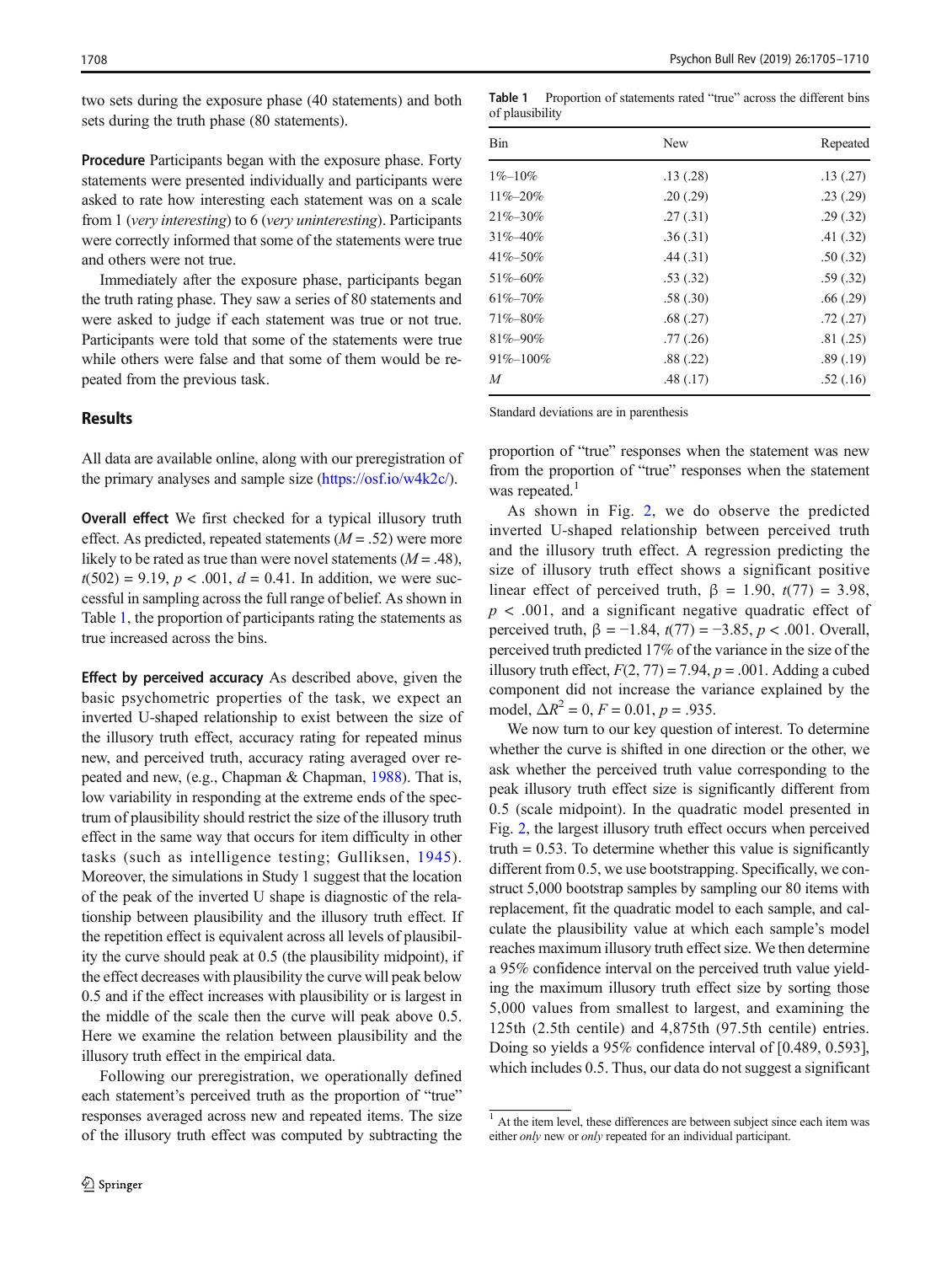<span id="page-4-0"></span>asymmetry in the relationship between plausibility and the magnitude of the illusory truth effect, and therefore are consistent with a constant effect of fluency across varying levels of plausibility.

# **Discussion**

This work demonstrates two important features of the illusory truth effect. First, the simulations in Study 1 demonstrate that even when internal belief in all statements is increased equally with repetition, the observed illusory truth effect will differ across different levels of statement plausibility. The basic psychometric properties of the task mean that one will observe an inverted U-shaped function with the largest repetition effect for statements near the midpoint of the scale. Thus, previous conclusions that the illusory truth effect does not occur for extremely implausible statements (e.g., Pennycook et al., [2018\)](#page-5-0) are likely incorrect. It is true that there is no observable effect of repetition for extremely implausible statements, but participants' internal belief in the truth of a statement may still increase with repetition.

Second, the pattern of results in Study 2 is consistent with repetition providing a consistent boost to belief across all levels of plausibility. The simulations within Study 1 demonstrated that the midpoint of the inverted U function was diagnostic of the relation between plausibility and the illusory truth effect. When the repetition effect was larger for implausible statements, the midpoint was below 0.5, and when the repetition effect increased with plausibility or was largest for items in the middle of the plausibility scale, the midpoint was above 0.5. In contrast, we found no asymmetry in the results for Study 2. The observed midpoint did not differ from 0.5, consistent with the repetition effect being equivalent for all statements.

These results fit with previous findings suggesting that fluency affects truth judgments independent of prior knowledge and other factors (Fazio et al., [2015](#page-5-0); Unkelbach & Greifeneder, [2018](#page-5-0)). While participants can, and often do, judge the truth of a statement based on their prior knowledge or source credulity (Begg, Anas, & Farinacci, [1992;](#page-5-0) Unkelbach & Greifeneder, [2018\)](#page-5-0), they are also influenced by low-level perceptual cues that impact fluency, such as font color and repetition (Reber & Schwarz, [1999](#page-5-0); Unkelbach, [2007](#page-5-0)). Thus, even when participants are given advice on which statements are true or false from an advisor who is described as being 100% accurate, their truth judgements are still affected by repetition (Unkelbach & Greifeneder, [2018\)](#page-5-0). In fact, in the same study, there was no evidence that the size of the illusory truth effect was affected by the reliability of the advisor. The increase in perceived truth with repetition was equivalent regardless of whether the advisor was described as being 50%, 60%, 70%, 80%, 90%, or 100% accurate (Unkelbach & Greifeneder, [2018\)](#page-5-0). Similarly, we found that our results were best explained by a model where all statements show an identical increase as a function of repetition, regardless of plausibility.

It is not the case that plausibility and advisor reliability do not affect participants' truth ratings. They both play a large role. In our study, plausible statements were more likely to be judged "true" than implausible statements and in Unkelbach and Greifender (2018) participants were more likely to follow an advisor's advice when the advisor was more reliable. However, the increase in perceived truth due to repetition



Fig. 2 Relation between perceived truth (average proportion "true") and the illusory truth effect (proportion "true" when repeated minus proportion "true" when new) for each statement